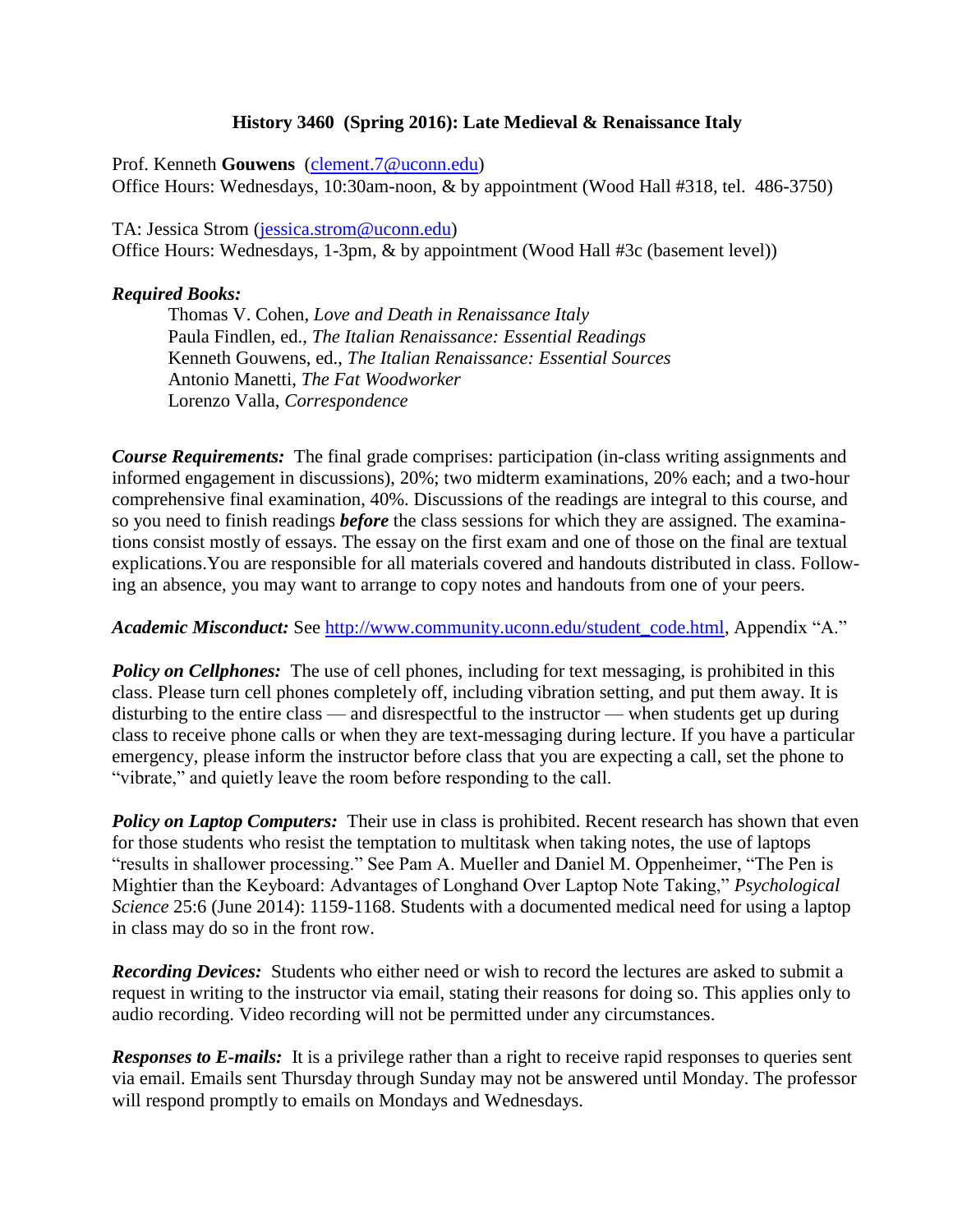## *Schedule of Classes*

| <b>Date</b>                                      | <b>Subject</b>                                   | <b>Readings</b>                         |
|--------------------------------------------------|--------------------------------------------------|-----------------------------------------|
| Jan $20 \ (W)$                                   | Introduction                                     |                                         |
| Jan $25 \, (M)$                                  | Dante, Giotto, & Italy ca. 1300                  | Gouwens, $1-23$                         |
| Jan $27 \, (W)$                                  | Petrarch & Humanism                              | Findlen, 3-7, 219-36; Gouwens, 24-38    |
| $1 \, (M)$<br>Feb                                | Florentine Politics to 1434                      | Findlen, 7–16, 43–63; Gouwens, 43–47    |
| Feb<br>3(W)                                      | Florence under the Medici                        | Findlen, 64–90, 299–316; Gouwens, 94–95 |
| Feb<br>$8 \, (M)$                                | State Dynamics in 15th Cent.                     | Findlen, 16–26; Gouwens, 51–70          |
|                                                  | Feb 10 (W) Quattrocento Art $&$ its Significance |                                         |
| Feb $15 \, (M)$                                  | <b>Encountering Ancient Texts</b>                | Findlen, 215–18, 237–72                 |
| Feb $17 \, (W)$                                  | Savonarola, Florence, & Invasion                 | Findlen, 26-33                          |
| Feb $22$ (M)                                     | <b>First Examination</b>                         |                                         |
| Feb $24$ (W)                                     | Merchants, Artists, Urban Values                 | Gouwens, 96–107; Manetti                |
| Feb $29$ (M)                                     | The Role of the Family                           | Findlen, 93–123; Gouwens, 108–25        |
| Mar $2(W)$                                       | <b>Religion and Morality</b>                     | Findlen, 124-66                         |
| Mar $7 \ (M)$                                    | Crime and Sexuality I                            | Cohen, $1-70$                           |
| Mar $9(W)$                                       | Crime and Sexuality II                           | Cohen, 173-227                          |
| (March 14 & 16: Spring Break; no class meetings) |                                                  |                                         |
| Mar $21 \, (M)$                                  | Wives & Mothers                                  | Findlen, 169–91; Gouwens, 137–69        |
| Mar $23 \, (W)$                                  | Learned Women                                    | Findlen, 273–91; Gouwens, 197–205       |
| Mar $28 \, (M)$                                  | Philology as Tool & Weapon                       | Valla, Correspondence, selections TBA   |
| Mar $30(W)$                                      | <b>Second Examination</b>                        |                                         |